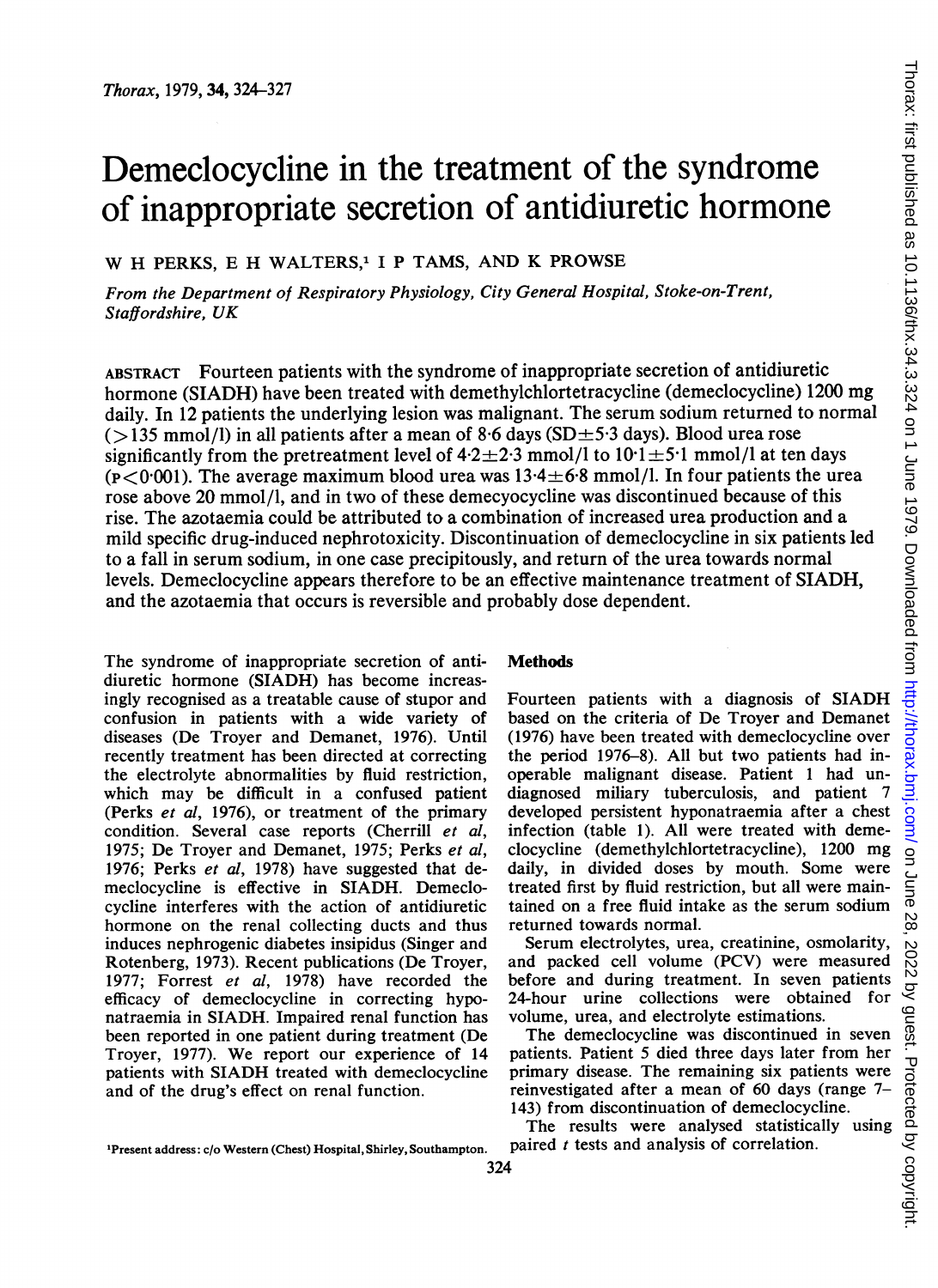| Case No | <b>Diagnosis</b>            | Age      | <b>Sex</b> | Plasma<br>sodium<br>mmol/l | Plasma<br>bicarbonate<br>mmol/l | Blood<br>urea<br>mmol/l | Serum<br>osmolarity<br>mosmol/kg | Urine<br>osmolarity<br>mosmol/kg |
|---------|-----------------------------|----------|------------|----------------------------|---------------------------------|-------------------------|----------------------------------|----------------------------------|
|         | Tuberculosis                | 62       | М          | 118                        | 21                              | 6.7                     | 262                              | 642                              |
|         | Carcinoma bronchus          | 62       | М          | 118                        | 25                              | $1-2$                   | 244                              | 663                              |
|         | Carcinoma bronchus          | 46       | F          | 111                        | ---                             | $1-0$                   | 266                              | 418                              |
|         | Carcinoma bronchus          | 52       | М          | 115                        | 26                              | 4.3                     | 248                              | 604                              |
| C.      | Carcinoma bronchus          | 81       | F          | 118                        | 22                              | 1.7                     | 257                              | 365                              |
| 6       | Carcinoma bronchus          | 70       | М          | 119                        | 30                              | $3 - 7$                 | 256                              | 567                              |
|         | Pneumonia                   | 77       | F          | 120                        | 33                              | 6.7                     | 253                              | 671                              |
| 8       | Mesothelioma                | 56       | М          | 119                        |                                 | 5.9                     | 252                              | 418                              |
| 9       | Carcinoma bronchus          | 72       | F          | 120                        | 21                              | 7.0                     | 268                              | 904                              |
| 10      | Carcinoma bronchus          | 51       | M          | 119                        | --                              | $1 - 7$                 | 271                              | 870                              |
| 11      | Chronic lymphatic leukaemia | 53       | F          | 112                        | 24                              | 7.0                     | 261                              | 569                              |
| 12      | Carcinoma bronchus          | 44       | F          | 111                        | 24                              | 2.7                     | 251                              | 558                              |
| 13      | Carcinoma bronchus          | 63       | M          | 117                        | 33                              | 2.9                     | 231                              | 416                              |
| 14      | Carcinoma bronchus          | 66       | F          | 99                         | 31                              | 4.5                     | 217                              | 602                              |
|         | Mean                        | 61       |            | 116                        | 27                              | $4-1$                   | 253                              | 590                              |
|         | $+$ Standard Deviation      | $\pm 11$ |            | 6<br>士                     | $\pm$ 5                         | $+2.2$                  | 14<br>士                          | ±154                             |

Table <sup>1</sup> Details of <sup>14</sup> patients with SIADH before treatment with demeclocycline

Table 2 Comparative data before, during, and after treatment with demeclocycline.

|                                                                      | No of<br>patients | <b>Before</b><br>treatment | During treatment |                  | After            |
|----------------------------------------------------------------------|-------------------|----------------------------|------------------|------------------|------------------|
|                                                                      |                   |                            | At 10 days       | Minimum<br>value | treatment        |
| Serum sodium mmol/l, mean $\pm$ SD                                   | 14                | 118<br>$\pm$<br>-8         | 138<br>±7        |                  |                  |
| Serum sodium mmol/l where demeclocycline discontinued, mean $\pm$ SD | 6                 | 122<br>$+$<br>-7           | 138<br>± 6       |                  | 125<br>$+$<br>-7 |
| Urine sodium mmol/l, mean $\pm$ SD                                   | 7                 | 54<br>± 24                 | 29<br>± 21       | 17<br>$\pm$ 17   |                  |
| Urine urea serum urea ratio (uu/su), mean $\pm SD$                   | 9                 | 59<br>± 46                 | 22<br>±10        | 19<br>Ŧ<br>9     |                  |

## **Results**

During treatment with demeclocycline all patients showed an improvement in level of consciousness. The data before, during, and after treatment are summarised in table 2. The serum sodium concentration returned to normal  $(>135 \text{ mmol/l})$  in all patients after a mean of  $8.6 \pm 5.3$  days. The figure shows the response of the serum sodium to treatment. There was no relation between the rate of improvement of the serum sodium and the 24-hour fluid intake in the nine patients for whom adequate data were available. Both urinary sodium concentrations  $(P<0.01)$  and urine urea-serum urea ratios ( $P < 0.05$ ) fell significantly with treatment (table 2).

Discontinuation of demeclocycline in six patients produced a fall in serum sodium from 138 mmol/l (SD $\pm$ 6 mmol/l) to 125 mmol/l (SD $\pm$ 7 mmol/l) ( $p < 0.05$ ). In patient 10 discontinuation of demeclocycline caused a precipitous fall in serum sodium over seven days from 138 mmol/l to 112 mmol/l with return of confusion and stupor. When the demeclocycline was restarted the serum sodium again returned to normal. He was main-



Response of the serum sodium to treatment with demeclocycline, 1200 mg daily, in <sup>14</sup> patients with SIADH.

tained at home on demeclocycline for one year until his death from bronchial carcinoma. Details have been recorded by Perks et al (1976).

Renal function before and during treatment with demeclocycline is shown in table 3. There was a significant rise in both blood urea  $(p<0.001)$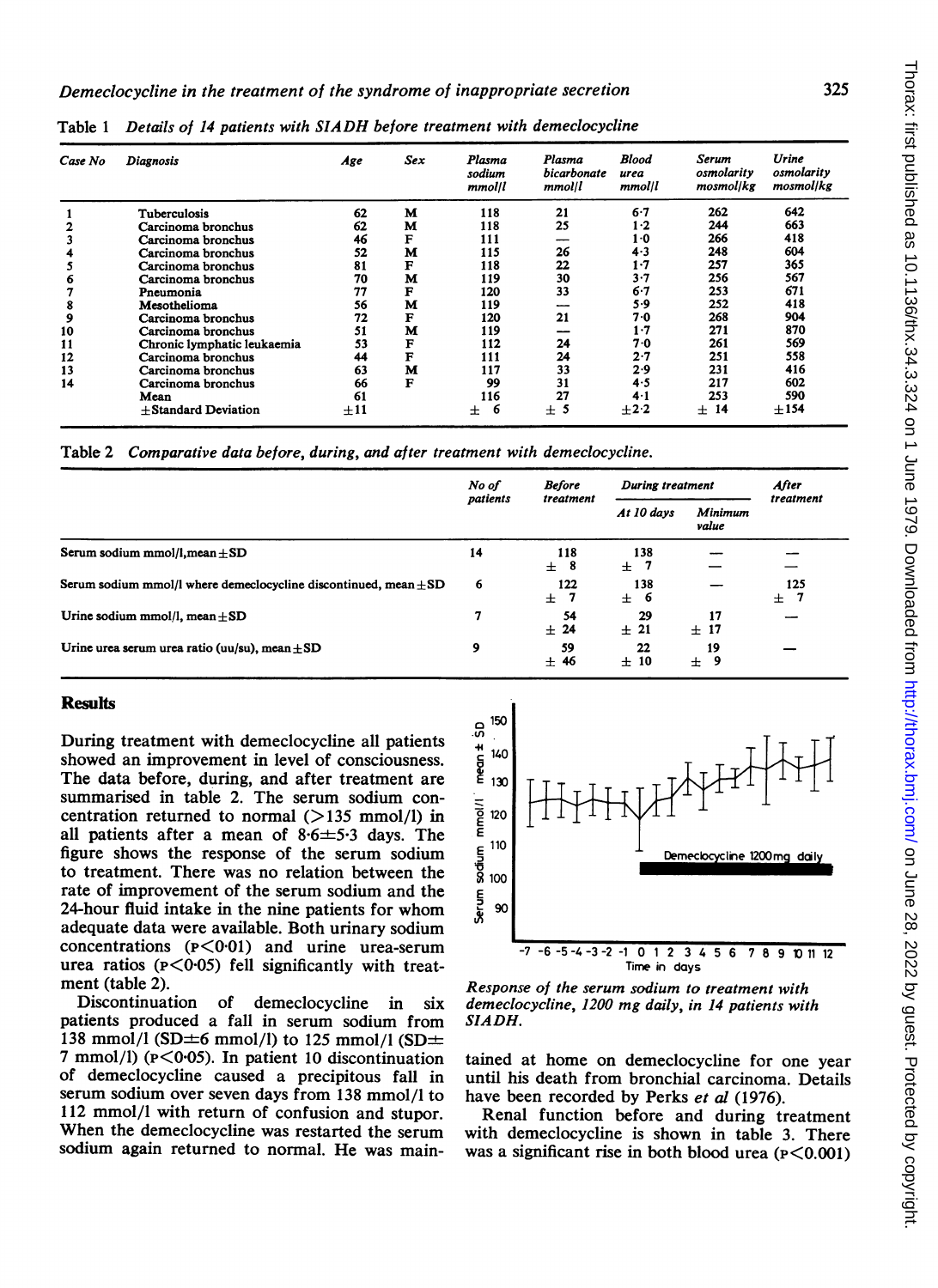|                                                                       | No of | <b>Before</b><br>During treatment<br>patients<br>treatment<br>At 10 days<br>value |                     |                      | After<br>treatment |
|-----------------------------------------------------------------------|-------|-----------------------------------------------------------------------------------|---------------------|----------------------|--------------------|
|                                                                       |       |                                                                                   | Maximum             |                      |                    |
| Blood urea mmol/l, mean $\pm$ SD                                      | 14    | 4.2<br>$\pm 2.3$                                                                  | $10-1$<br>$+$ 5 1   | $13 - 4$<br>$+$ 68   |                    |
| Blood urea mmol/l where demeclocycline discontinued, mean $+SD$       | 6     | 4.1<br>$\pm$ 2.1                                                                  | 7.8<br>$\pm$ 2.1    | $10-4$<br>$+ 5.3$    | 4.9<br>± 4.2       |
| Serum creatinine $\mu$ mol/l. mean + SD                               | 13    | 78.5<br>$+20.9$                                                                   | 106.5<br>± 54.0     | 125.8<br>$+52.5$     |                    |
| Serum creatinine mmol/l where demeclocycline discontinued, mean $+SD$ | 5     | 79.8<br>$\pm 23.1$                                                                | 99.8<br>$+15.5$     | $121 - 0$<br>$+19.5$ | 828<br>$+28.3$     |
| Packed cell volume (PCV), mean $+SD$                                  | 10    | 0.38<br>$+ 0.05$                                                                  | 0.37<br>0.05<br>$+$ |                      |                    |
| 24-hour urinary urea excretion mmol/24 h. mean $+SD$                  | 7     | 194<br>$+136$                                                                     | 271<br>$+66$        | 404<br>$+127$        |                    |

Table 3 Renal function before, during, and after treatment with demeclocycline

and creatinine  $(p<0.05)$  at ten days in patients treated with demeclocycline, although the rise in the former was disproportionately greater. In the six patients in whom the demeclocycline was discontinued the blood urea and creatinine returned towards normal  $(P < 0.005$  and  $P < 0.01$  respectively). In four patients the blood urea rose above 20 mmol/l (normal range  $2.5-5.8$  mmol/l) on treatment and in a further four patients above 10 mmol/l. This azotaemia led to stopping demeclocycline in two patients. There was no significant relation between the rise in blood urea and the fluid intake in the nine patients in whom adequate data were available, and no change occurred in packed cell volume (PCV). There was a significant rise  $(P < 0.01)$  in 24-hour urinary urea excretion on demeclocycline. Serial measurements of creatinine clearance in two patients (4 and 14) showed a progressive fall from 98 ml/min to 84 ml/min and from 40 ml/min to 24 ml/min respectively.

## **Discussion**

In the <sup>14</sup> patients with SIADH the serum sodium returned to normal during treatment with demeclocycline, confirming the observations of De Troyer (1977) and Forrest et al (1978). Demeclocycline acts by inducing nephrogenic diabetes insipidus (Castell and Sparks, 1965; Roth et al, 1967; Singer and Rotenberg, 1973), which accounts for the fall in urine sodium concentration and urinary urea-serum ratio in our patients. At a subcellular level there is evidence of impairment of both the generation and action of cyclic adenosine monophosphate (cyclic AMP), the intracellular mediator of vasopressin (Singer and Rotenberg, 1973; Dousa and Wilson, 1974). The rate of return of the serum sodium to normal appears to be unrelated to fluid intake. Fluid restriction, therefore, may be unnecessary even in the early stages of treatment. As fluid restriction is relatively easy to manage for short periods, however, it may be used in conjunction with demeclocycline during the first few days of treatment. A free fluid intake may then be permitted. It appears from our results that the effects of demeclocycline on the serum sodium are reversible and that cessation of treatment results in a fall in serum sodium to pretreatment levels.

Azotaemia has been reported with the use of demeclocycline in congestive heart failure (Cox et al, 1977) and cirrhosis (Carrilho et al, 1977). Forrest et al (1978) presented data on seven patients and reported a modest rise in blood urea nitrogen. They commented that noteworthy azotaemia was not observed in any of their patients. De Troyer (1977) reported a moderate rise in blood urea and creatinine levels during treatment, but the rise was not statistically significant. Three of seven patients developed a raised urea and two a raised creatinine. In one case there was a renal metastasis and in the second no cause for the impaired renal function was found. A druginduced nephrotoxicity was therefore invoked as a cause of this renal impairment.

In our series of 14 patients both blood urea and creatinine rose significantly on demeclocycline. The mean blood urea rose to a maximum level of more than three times the pretreatment value. These changes could not be attributed to volume depletion as there was no significant increase in PCV treatment, and in addition there was no relation between fluid intake and rate of rise in blood urea. There was, however, a significant rise in 24-hour urinary urea excretion, probably as a result of the antianabolic effect of demeclocycline (Shils, 1963). There was also a rise in serum